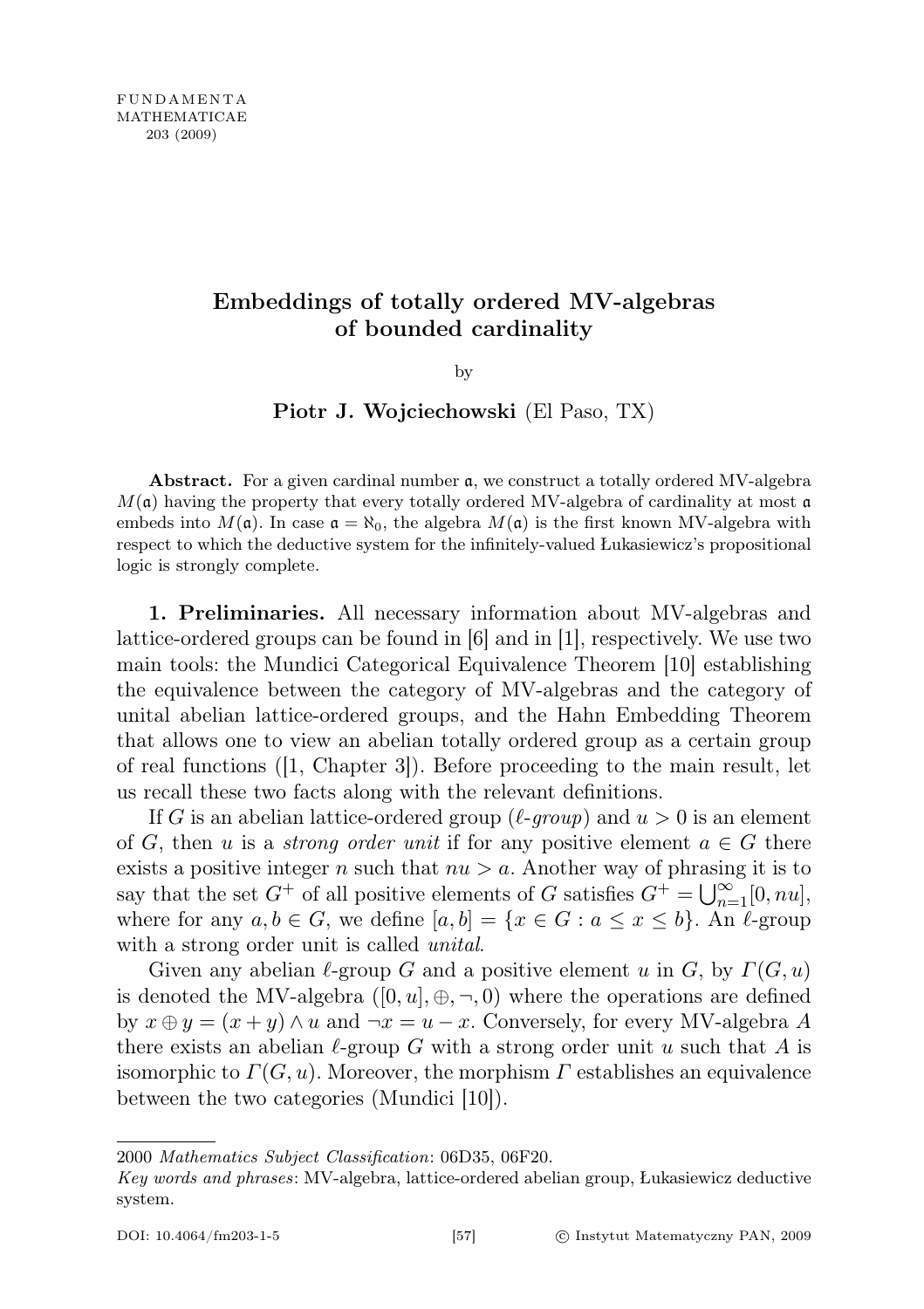### 58 P. J. Wojciechowski

Since all our  $\ell$ -groups here are going to be totally ordered (*o-groups*), we focus on the relevant embedding theorem for the abelian o-groups. Let Λ denote any totally ordered set, and consider real functions from Λ. For each such function f, let the support of f be the set  $supp(f) = {\lambda \in \Lambda : f(\lambda) \neq 0}.$ The set of all functions whose support satisfies the ascending chain condition (relative to the total order of  $\Lambda$ ) forms an abelian  $o$ -group if addition is defined pointwise and a function is considered positive if and only if its value at the maximal element of its support is positive. This o-group is called the Hahn o-group on the totally ordered set  $\Lambda$ , and is denoted by  $V(\Lambda,\mathbb{R})$ .

The Hahn Embedding Theorem says that every abelian o-group embeds into the Hahn group  $V(\Lambda,\mathbb{R})$  for some totally ordered set  $\Lambda$ . Suppose then that G is a subgroup of  $V(\Lambda,\mathbb{R})$ . We will use the convention that for every  $g \in G$ ,  $g_{\lambda}$  denotes the  $\lambda$ -component of g, i.e. the real value g assumes at  $\lambda$ . Using the generalized sequence notation for clarity, we identify g with  $(\ldots, g_{\lambda}, \ldots).$ 

Finally, if T is an arbitrary totally ordered set with a maximal element  $m$ , let  $\mathbf{1}(T)$  denote the characteristic function of T, so that  $\mathbf{1}(T): T \to \mathbb{R}$  and

$$
\mathbf{1}(T)(t) = \begin{cases} 1 & \text{if } t = m, \\ 0 & \text{if } t < m. \end{cases}
$$

### 2. Result. The following lemma is partially based on [7].

LEMMA 2.1. Let  $u \in V(\Lambda, \mathbb{R})$  be such that  $u_{\mu} > 0$  for  $\mu$  the maximal element of  $\Lambda$ . Then there exists an o-group automorphism  $\phi$  of  $V(\Lambda,\mathbb{R})$ such that  $\phi(u) = \mathbf{1}(A)$ .

*Proof.* For every  $g \in V(\Lambda, \mathbb{R})$ , we define  $\phi(g)$  by specifying its components:

$$
(\phi(g))_{\lambda} = \begin{cases} g_{\lambda} - u_{\lambda} \cdot g_{\mu}/u_{\mu} & \text{if } \lambda \neq \mu, \\ g_{\mu}/u_{\mu} & \text{if } \lambda = \mu. \end{cases}
$$

Since addition is pointwise, it is routine to check that  $\phi$  is an o-group homomorphism. Also,  $\phi(g)_{\lambda} = 0$  for every  $\lambda \in \Lambda$  implies that  $g_{\lambda} = 0$  for every  $\lambda$ , so  $g = 0$ , and thus  $\phi$  is one-to-one. That  $\phi(g)$  is an element of  $V(\Lambda, \mathbb{R})$ follows from the fact that clearly supp $(\phi(g)) \subseteq \text{supp}(g) \cup \text{supp}(u)$  and thus  $\text{supp}(\phi(g))$  satisfies the ascending chain condition since both  $\text{supp}(g)$  and  $supp(u)$  do.

If  $f = (\ldots, f_{\lambda}, \ldots) \in V(\Lambda, \mathbb{R})$ , then if we let

$$
g_{\lambda} = \begin{cases} f_{\lambda} + u_{\lambda} \cdot f_{\mu} & \text{if } \lambda \neq \mu, \\ u_{\mu} \cdot f_{\mu} & \text{if } \lambda = \mu, \end{cases}
$$

then for similar reasons as before,  $g = (\ldots, g_{\lambda}, \ldots) \in V(\Lambda, \mathbb{R})$ , and  $f = \phi(g)$ , so  $\phi$  is onto  $V(\Lambda,\mathbb{R})$ .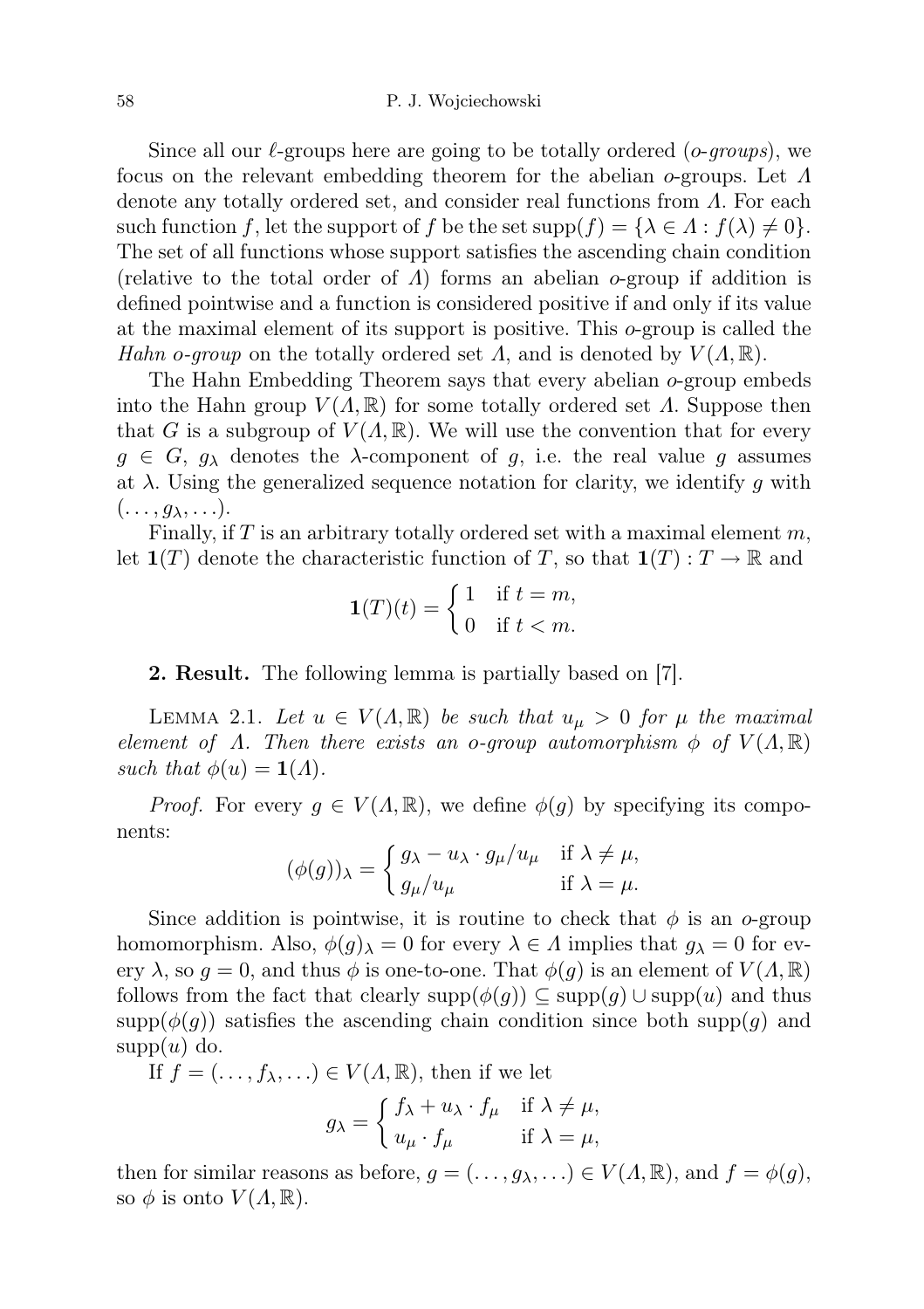Finally,

$$
(\phi(u))_{\lambda} = \begin{cases} u_{\lambda} - u_{\lambda} \cdot u_{\mu}/u_{\mu} = 0 & \text{if } \lambda \neq \mu, \\ u_{\mu}/u_{\mu} = 1 & \text{if } \lambda = \mu, \end{cases}
$$

so  $\phi(u) = \mathbf{1}(A)$ .

COROLLARY 2.2. For every abelian o-group  $G$  with a strong order unit u there exists a totally ordered set  $\Lambda$  with a maximal element such that G embeds into  $V(A, \mathbb{R})$  with u mapped to  $\mathbf{1}(A)$ . Moreover, the set  $\Lambda$  can be chosen to have the same cardinality as G.

*Proof.* By the Hahn Theorem, G embeds into  $V(\Lambda, \mathbb{R})$  for some totally ordered set  $\Lambda$ . Since G is unital, we can assume that  $\Lambda$  has a maximal element  $\mu$ . Then  $u_{\mu} > 0$  and the assumptions of Lemma 2.1 are satisfied. Therefore, via the automorphism  $\phi$ , G embeds into  $V(\Lambda,\mathbb{R})$  so that u is mapped to  $1(\Lambda)$ .

In order to prove the cardinality statement, we refer to the construction of the set  $\Lambda$  as described in [1, Chapter 3]. In the Hahn group, the set  $\Lambda$  consists of the so-called regular subgroups of G (in an  $\ell$ -group G, a subgroup is regular if it is a convex  $\ell$ -subgroup maximal with respect to missing some element from the group). It is well-known that in an  $o$ -group, there is precisely one such subgroup per nonzero element (*o*-groups are *special-valued*). Therefore we can always find  $\Lambda$  such that  $|\Lambda| \leq |G|$ . In case this inequality is strict, we can extend  $\Lambda$  to a totally ordered set of cardinality  $|G|$  with a maximal element  $\mu$ , and the embedding will obviously still hold true.

Lemma 2.3. For every cardinal number a there exists a totally ordered set  $\Delta(\mathfrak{a})$  with a maximal element such that for every totally ordered set  $\Lambda$ with a maximal element  $\mu_A$  and of cardinality at most  $\mathfrak{a}, V(A, \mathbb{R})$  embeds into  $V(\widehat{\Delta}(\mathfrak{a}), \mathbb{R})$  in such a way that  $\mathbf{1}(A)$  is mapped to  $\mathbf{1}(\widehat{\Delta}(\mathfrak{a}))$ .

*Proof.* Let  $\Xi$  be an arbitrary set of cardinality **a**. Let  $\Psi$  be the set of all total orders  $\lt_\psi$  on  $\Xi$  that have a maximal element. Totally order  $\Psi$  any way by some relation  $\lt$ . Then consider the disjoint union  $\Delta$  of copies of  $\Xi$ indexed by the elements of  $\Psi$ , so that  $\Delta = \bigcup_{\psi \in \Psi} \Xi_{\psi}$ , where  $\Xi_{\psi} = \Xi$  and is ordered by  $\lt_{\psi}$ . Now totally order  $\Delta$  by  $\prec$ , where for  $\delta, \sigma \in \Delta$ ,  $\delta \prec \sigma$  if and only if either  $\delta \in \Xi_{\psi}$  and  $\sigma \in \Xi_{\tau}$  and  $\psi < \tau$  (in  $\Psi$ ), or for some  $\psi \in \Psi$ ,  $\delta, \sigma \in \Xi_{\psi}$  and  $\delta <_{\psi} \sigma$  (in  $\Xi_{\psi}$ ). It is obvious that this yields a total order.

Finally, let  $\widehat{\Delta}(\mathfrak{a}) = \Delta \cup \{\mu\}$  and let  $\mu$  be the maximal element of  $\widehat{\Delta}(\mathfrak{a})$ in the extended order.

Let  $\phi: A \to \Xi$  be a set embedding granted by the cardinality condition  $|A| \leq \mathfrak{a}$ . Let us choose a total order  $\psi$  on  $\Xi$  such that for all  $\alpha, \beta \in A$ , if  $\alpha <_{\Lambda} \beta$ , then  $\phi(\alpha) <_{\psi} \phi(\beta)$ . This way  $\phi$  becomes an order embedding of the totally ordered set  $\Lambda$  into  $\Xi_{\psi}$ . Let now  $\widehat{\phi} : \Lambda \to \widehat{\Lambda}(\mathfrak{a})$  be a mapping defined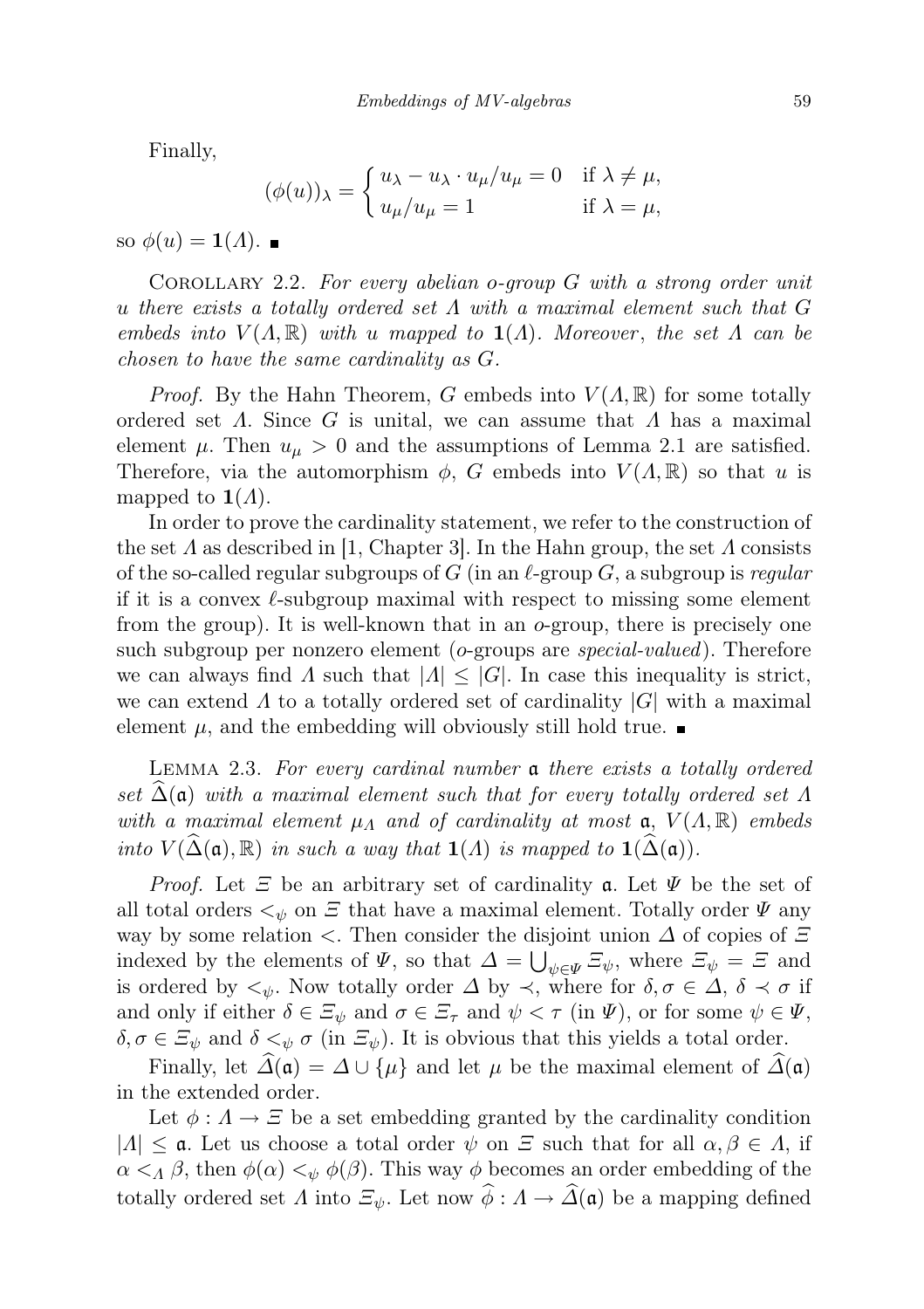by

$$
\widehat{\phi}(\lambda) = \begin{cases} \phi(\lambda) & \text{if } \lambda \neq \mu_{\Lambda}, \\ \mu & \text{if } \lambda = \mu_{\Lambda}. \end{cases}
$$

The above ordered set embedding yields the o-group embedding of  $V(\Lambda, \mathbb{R})$  into  $V(\widehat{\Delta}(\mathfrak{a}), \mathbb{R})$  by  $(\ldots, f_{\lambda}, \ldots) \mapsto (\ldots, f_{\pi}, \ldots)$ , where  $\pi \in \Delta(\mathfrak{a})$ and

$$
f_{\pi} = \begin{cases} f_{\widehat{\phi}(\lambda)} & \text{if } \pi \in \widehat{\phi}(A), \\ 0 & \text{if } \pi \notin \widehat{\phi}(A). \end{cases}
$$

It is clear that **1**( $Λ$ ) is mapped to **1**( $\widehat{Δ}(α)$ ).  $\blacksquare$ 

THEOREM 2.4. For a given cardinal number **a** there exists a totally ordered MV-algebra  $M(\mathfrak{a})$  such that every totally ordered MV-algebra of cardinality at most  $\mathfrak a$  embeds in  $M(\mathfrak a)$ .

*Proof.* Let A be a totally ordered MV-algebra of cardinality  $\mathfrak{a}$ . If  $\mathfrak{a} < \aleph_0$ , then for some n, A is isomorphic to  $L_n$ , the n-element Lukasiewicz chain, and thus embeds into  $\Gamma(\mathbb{Q},1)$ . So in this case we put  $M(\mathfrak{a}) = \Gamma(\mathbb{Q},1)$ . For  $\mathfrak{a} \geq \aleph_0$ , by the Mundici Equivalence Theorem, there is an abelian  $o$ -group  $G$  with a strong order unit u such that A is isomorphic to  $\Gamma(G, u)$ . As sets,  $A = [0, u]$ and  $G^+ = \bigcup_{n=1}^{\infty} [0, nu] = \bigcup_{n=0}^{\infty} [nu, (n+1)u]$ , and for every  $n = 0, 1, ...,$  $|[nu,(n+1)u]| = |[0,u]| = |A| = \mathfrak{a}$ , and since  $\mathfrak{a}$  is infinite,  $|G| = |G^+| = \mathfrak{a}$ . By Corollary 2.2, G embeds into  $V(A, \mathbb{R})$  for some totally ordered  $\Lambda$  of cardinality **a**, with a maximal element and such that u is mapped to  $\mathbf{1}(A)$ . Then by Lemma 2.3, it further embeds into  $V(\widehat{\Delta}(\mathfrak{a}), \mathbb{R})$  and u is mapped to  $\mathbf{1}(\widehat{\Delta}(\mathfrak{a}))$ . Therefore we put  $M(\mathfrak{a}) = \Gamma(V(\widehat{\Delta}(\mathfrak{a}), \mathbb{R}), \mathbf{1}(\widehat{\Delta}(\mathfrak{a})))$ .

If  $\mathfrak{a} = \aleph_0$ , the construction of the target MV-algebra becomes much simpler due to the fact that all countable totally ordered sets order-embed into the rationals. Let  $\widehat{\mathbb{Q}} = \mathbb{Q} \cup {\infty}$  denote the usually ordered set of the rationals extended by the maximal element  $\infty$ .

THEOREM 2.5. Every at most countable totally ordered MV-algebra embeds into  $\Gamma(V(\widehat{\mathbb{Q}}, \mathbb{R}), \mathbf{1}(\widehat{\mathbb{Q}})).$ 

Proof. Since every countable totally ordered set order-embeds into the usually ordered  $\mathbb{Q}$  (see e.g. [3, Chapter 3, Theorem 1]), instead of  $\Delta(\aleph_0)$  in the proof of Theorem 2.4, we simply take  $\widehat{\mathbb{Q}}$  and the result follows.

Let us agree in this case that  $M(\aleph_0) = \Gamma(V(\widehat{\mathbb{Q}}, \mathbb{R}), \mathbf{1}(\widehat{\mathbb{Q}})).$ 

COROLLARY 2.6. Every subdirectly irreducible MV-algebra of cardinality at most  $\aleph_0$  embeds into  $\Gamma(V(\widehat{\mathbb{Q}}, \mathbb{R}), \mathbf{1}(\widehat{\mathbb{Q}})).$ 

Proof. The natural order of a subdirectly irreducible MV-algebra is total, so the result follows by Theorem 2.5.  $\blacksquare$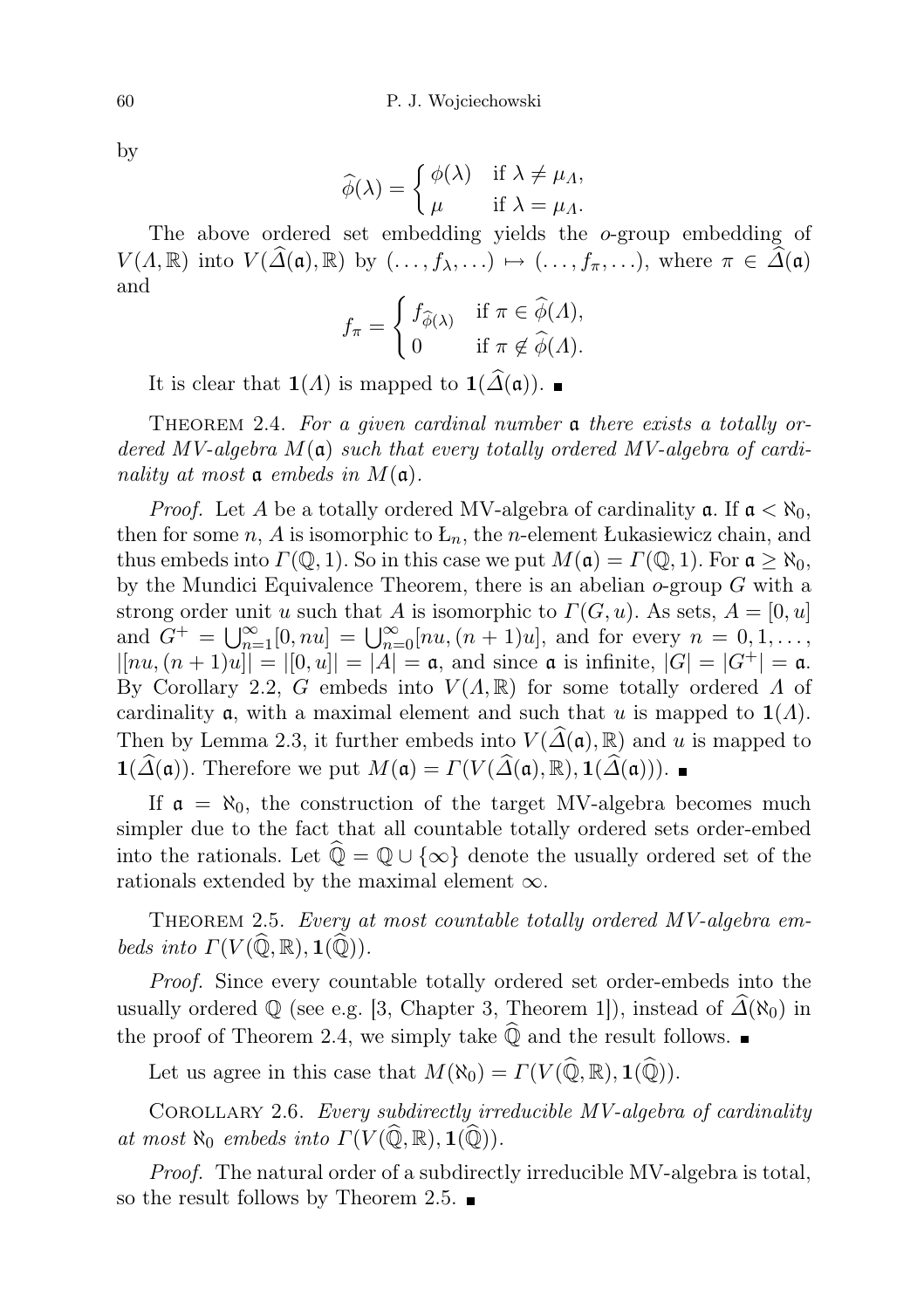We summarize the MV-algebra embeddings in the following:

COROLLARY 2.7. Let  $a$  be any nonzero cardinal number, and let

$$
M(\mathfrak{a}) = \begin{cases} \Gamma(V(\widehat{\Delta}(\mathfrak{a}), \mathbb{R}), \mathbf{1}(\widehat{\Delta}(\mathfrak{a}))) & \text{if } \mathfrak{a} > \aleph_0, \\ \Gamma(V(\widehat{\mathbb{Q}}, \mathbb{R}), \mathbf{1}(\widehat{\mathbb{Q}})) & \text{if } \mathfrak{a} = \aleph_0, \\ \Gamma(\mathbb{Q}, 1) & \text{if } \mathfrak{a} < \aleph_0. \end{cases}
$$

Then every totally ordered MV-algebra of cardinality less than or equal to a embeds in  $M(\mathfrak{a})$ .

3. Remarks. In the 1930's, Jan Łukasiewicz proposed a deductive system for what is now called the infinitely-valued Łukasiewicz propositional logic and conjectured that his infinitely-valued logic is complete for the deductive system he proposed. The deductive system had four axioms and the Modus Ponens rule as the only inference rule for inferring theses from the four axioms (see [12], [4], or [6]). Conjecturing completeness, Łukasiewicz meant that the set of tautologies of his logic coincides with the set of theses that can be inferred within his deductive system. The conjecture was proved by Mordechaj Wajsberg in the 1930's but was never published (see [12]). The first published proof of Łukasiewicz's conjecture is contained in [11]. The first algebraic proof of Łukasiewicz's conjecture is given in [5]. The concept of an MV-algebra has been introduced in [4].

For a set  $\Phi \cup \{\alpha\}$  of propositional formulas of Łukasiewicz's logic let  $\Phi \vdash_{\infty} \alpha$  mean that  $\alpha$  has a proof within Lukasiewicz's deductive system from the set of hypotheses  $\Phi$ . Next, for an MV-algebra A let  $\Phi \models_A \alpha$  mean that under every assignment of the elements of A for the propositional letters of  $\Phi \cup {\alpha}$ ,  $\alpha$  is valid in A whenever all formulas of  $\Phi$  are valid in A under that assignment. To be "valid" in A means to be equal to the greatest element of A in its natural order.

In terms of  $\vdash_{\infty}$  and  $\models_A$ , Lukasiewicz's conjecture means that, for every  $\alpha$ ,  $\emptyset \vdash_{\infty} \alpha$  iff  $\emptyset \models_R \alpha$ , where R is the MV-algebra defined on the interval [0, 1] of real numbers. It is worth mentioning (see [13] or [14]) that, for every finite  $\Phi$ and  $\alpha$ ,  $\Phi \vdash_{\infty} \alpha$  iff  $\Phi \models_R \alpha$  and that the equivalence is not true if  $\Phi$  is infinite. Every algebra  $M(\mathfrak{a})$  we have constructed, however, has the property that, for all  $\Phi$  and  $\alpha$ ,  $\Phi \vdash_{\infty} \alpha$  iff  $\Phi \models_{M(\mathfrak{a})} \alpha$ . In this situation we say that Łukasiewicz's deductive system is *strongly complete* with respect to the algebra  $M(\mathfrak{a})$ . The equivalence follows from the known fact that Łukasiewicz's deductive system is algebraizable in the sense of [2] and the fact due to Theorem 2.6 which says that every countable and subdirectly irreducible MV-algebra is embeddable into  $M(\mathfrak{a})$ ; see [9] for a general discussion of this issue.

The algebra  $M(\aleph_0)$  with respect to which Lukasiewicz's deductive system is strongly complete is the smallest we currently know. For many important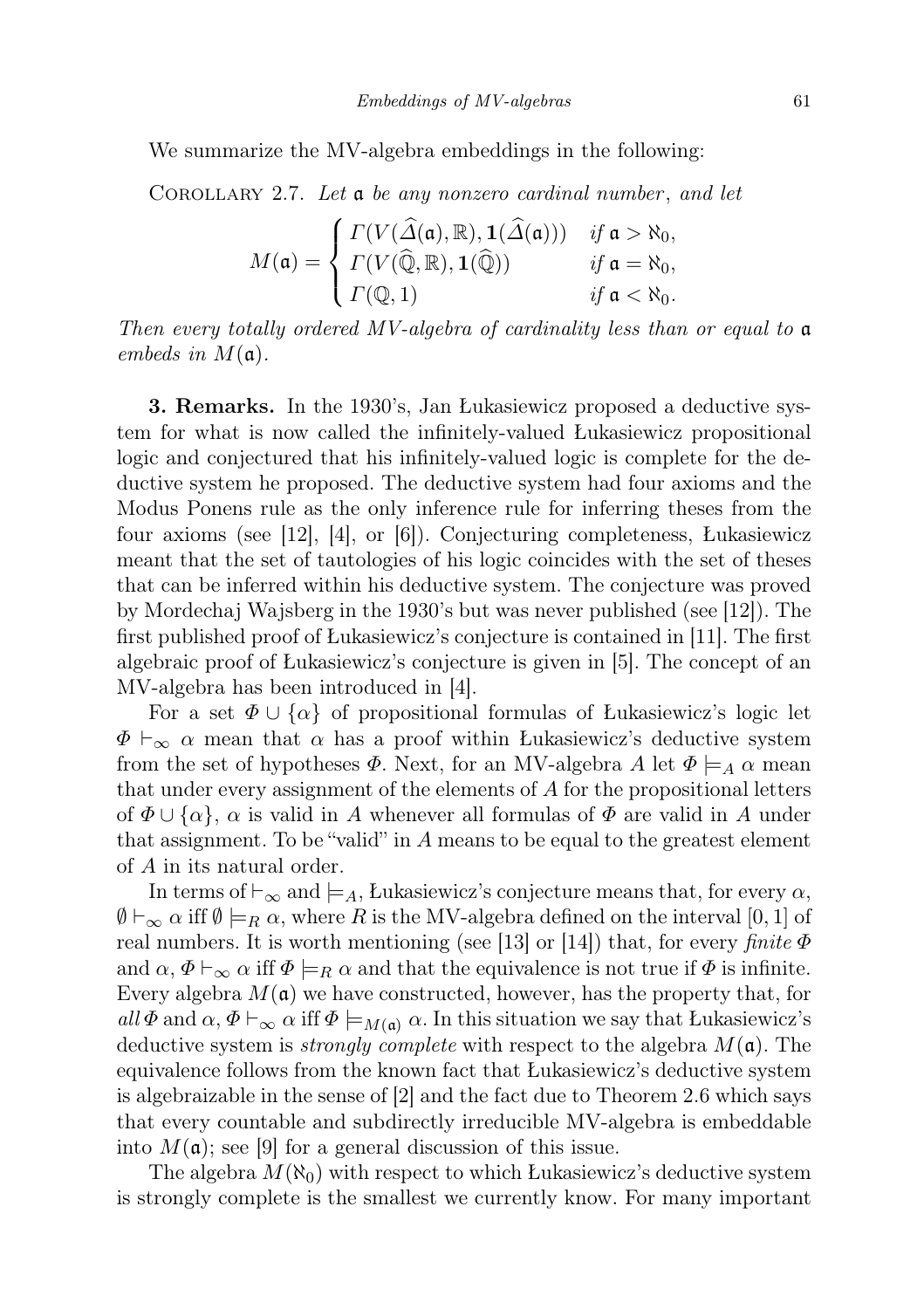nonclassical deductive systems it is known that strongly complete models have to be uncountable (see [8], [15]). It has been pointed out and proven by the referee of this paper that also in our case, the algebra  $M(\aleph_0)$  must be uncountable. We include the proof of this important observation below.

THEOREM 3.1. An MV-algebra A with the property that every totally ordered countable MV-algebra embeds into A is uncountable.

*Proof.* Using the unital  $\ell$ -group equivalence again, suppose that G is an abelian  $o$ -group with a strong order unit u into which every countable unital  $o$ -group can be embedded. Let C be the maximal proper convex subgroup of G. Then  $G/C$  is an o-group without any proper convex subgroups and thus it is archimedean, and consequently by Hölder's Theorem,  $G/C$  is isomorphic to a subgroup of the real numbers ([1, Theorem 2.3]). By Corollary 2.2 we can assume that u corresponds to 1, so that if  $\pi : G \to G/C$  is the natural homomorphism, then we have  $\pi: G \to \mathbb{R}$  and  $\pi(u) = 1$ .

Consider any unital o-group of the form  $\mathbb{Q} + \mathbb{Q}\alpha$  where  $\alpha \in \mathbb{R} \setminus \mathbb{Q}$ , and the unit is 1. Then we have the embedding:  $\phi : \mathbb{Q} + \mathbb{Q}\alpha \hookrightarrow G$  and  $\phi(1) = u$ . Next consider the homomorphism  $\pi \phi : \mathbb{Q} + \mathbb{Q} \alpha \to \mathbb{R}$ . It is an injection since  $\mathbb{Q} + \mathbb{Q}\alpha$  is archimedean. We have  $\pi\phi(1) = \pi(u) = 1$ , so  $\pi\phi$  is the identity on  $\mathbb{Q}$ , which is dense in  $\mathbb{R}$ , therefore  $\pi\phi$  is the identity on the entire  $\mathbb{Q} + \mathbb{Q}\alpha$ . Since R is the union of groups of this form, it follows that there is an embedding of R into  $G/C$ . Thus we have  $\mathbb{R} \hookrightarrow G/C \subseteq \mathbb{R}$ , hence  $G/C = \mathbb{R}$ . Therefore,  $|G| \geq |\mathbb{R}| > \aleph_0$ .

Acknowledgements. The author is very grateful to Professors Wiesław Dziobiak and W. Charles Holland for their encouragement and help, and to the referee for the solution of the cardinality problem in Theorem 3.1 and other improvements of the paper.

#### References

- [1] M. Anderson and T. Feil *Lattice-Ordred Groups*, Reidel, 1988.
- [2] W. J. Blok and D. Pigozzi, Algebraizable logics, Mem. Amer. Math. Soc. 77 (1989), no. 396.
- [3] G. Birkhoff, Lattice Theory, Amer. Math. Soc., 1948.
- [4] C. C. Chang, Algebraic analysis of many-valued logics, Trans. Amer. Math. Soc. 88 (1958), 476–490.
- [5] —, A new proof of the completeness of the *Lukasiewicz axioms*, ibid. 93 (1959), 74–80.
- [6] R. Cignoli, I. M. D'Ottaviano and D. Mundici, Algebraic Foundations of Many-Valued Logic, Kluwer, Dordrecht, 2000.
- [7] P. Conrad, The group of order preserving automorphisms of an ordered abelian group, Proc. Amer. Math. Soc. 9 (1958), 382–389.
- [8] W. Dziobiak, Nonexistence of a countable strongly adequate matrix semantics for neighbours of E, Bull. Sect. Logic Polish Acad. Sci. 10 (1981), 170–176.